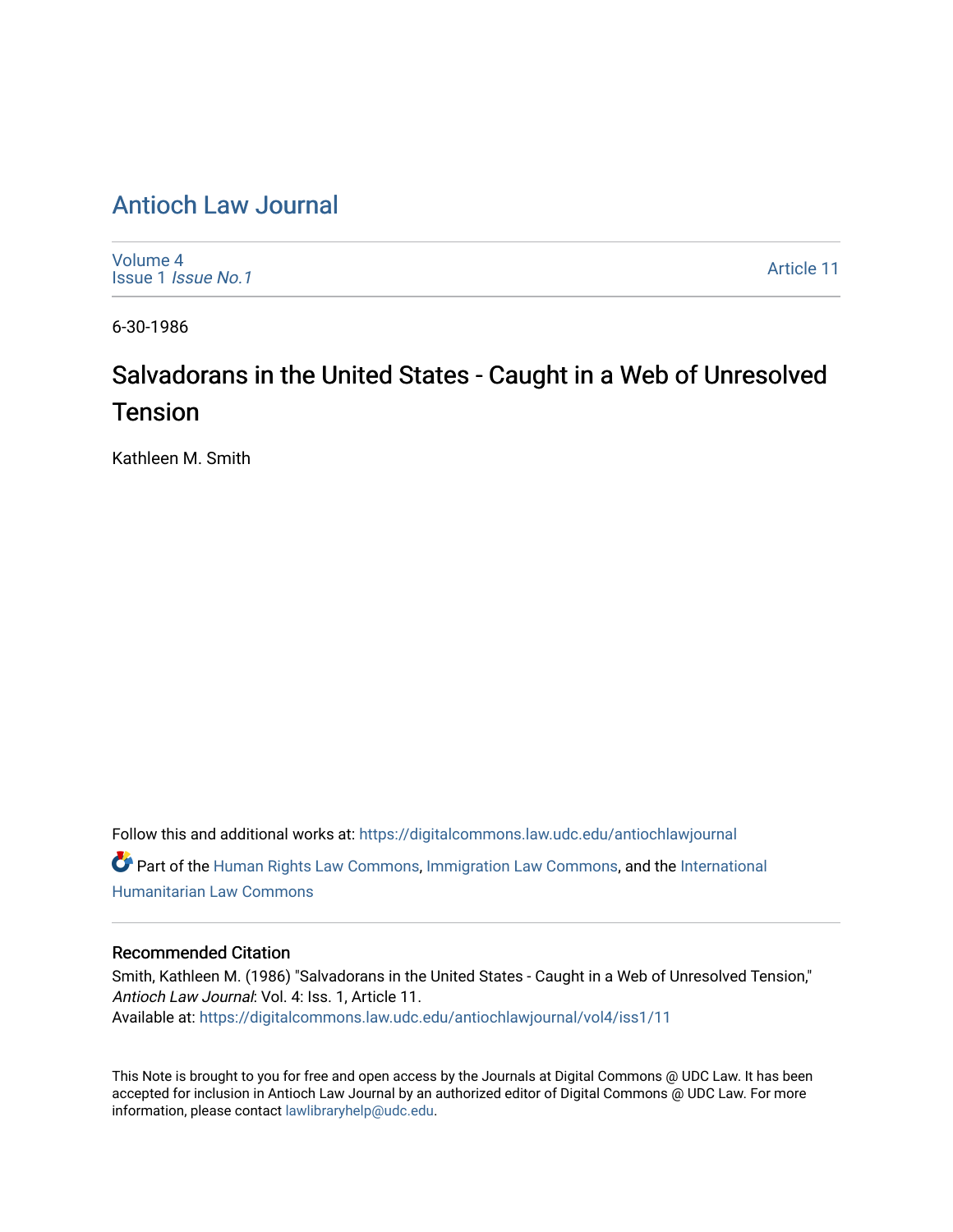### **SALVADORANS** IN THE **UNITED STATES-CAUGHT** IN **A** WEB OF **UNRESOLVED** TENSION

#### **KATHLEEN** M. SMITH\*

#### **I.** INTRODUCTION

Since civil war broke out in 1979, the plight of the Salvadoran people has been well documented.' The United States Department of State which tends to be restrained in its reporting states that,

[h]uman rights conditions in **El** Salvador are strongly affected by the ongoing civil strife. The achievement of a stable public order sufficient to protect individual rights has been disrupted by guerilla military operations, partisan hatreds, acts of revenge, fear and a prevailing uncertainty characterized by violence. This situation contributes to and is complicated by, the ineffective operation of the judicial system, caused in part by corruption and intimidation.<sup>2</sup>

The Department of State report also details the use of death squads<sup>3</sup> and repeated attacks on civilians and villages which the Salvadoran government has proven powerless to halt.<sup>4</sup>

The chaos and turmoil endemic to **El** Salvador has forced thousands to flee and many of these turn to the United States in the hopes of finding security and safety.<sup>5</sup> The United States has not, however, responded with open arms. Current refugee and asylum laws have provided but a modicum of relief, and there exists no special program for the admittance of Salvadorans for even temporary periods. Only three percent of Salvadorans who petition for asylum have been granted relief and 25,000 have been deported since 1979. This lack of positive response appears surprising at first purview in light of the legislative history of the Refugee

**<sup>\*</sup>** J.D. 1986, Antioch School of Law; B.A. 1979, College of the Holy Cross.

See, *Country Reports on Human* Rights *Practice* (published annually **by** the United States Department of State), *Amnesty International* Report (published annually by Amnesty International), *The Annual Report of the Inter-American Commission on Human Rights* (published by the Organization of American States), *Report on Human Rights in El Salvador* (published by Americans Watch and the American Civil Liberties Union).

**<sup>2</sup>***Country Reports On Human Rights Practices for 1984* at 512-513.

**<sup>3</sup>** In the second half of 1984 forty-six deaths per month were attributable to death squad activities. *Id.* at 513.

<sup>4</sup> For a detailed description of the failure of the Salvadoran government to establish a judicial system which can adequately respond to human rights violations *see,* Petitt and Popkin, *Justice in El Salvador: An Eyewitness Account,* Los Angeles Lawyer, November 1984, at 38.

**<sup>5</sup>** Estimates of Salvadorans in the United States range from 300,000 to 500,000 *Salvadorans in the United States,* National Immigration and Alien Rights Project (1984).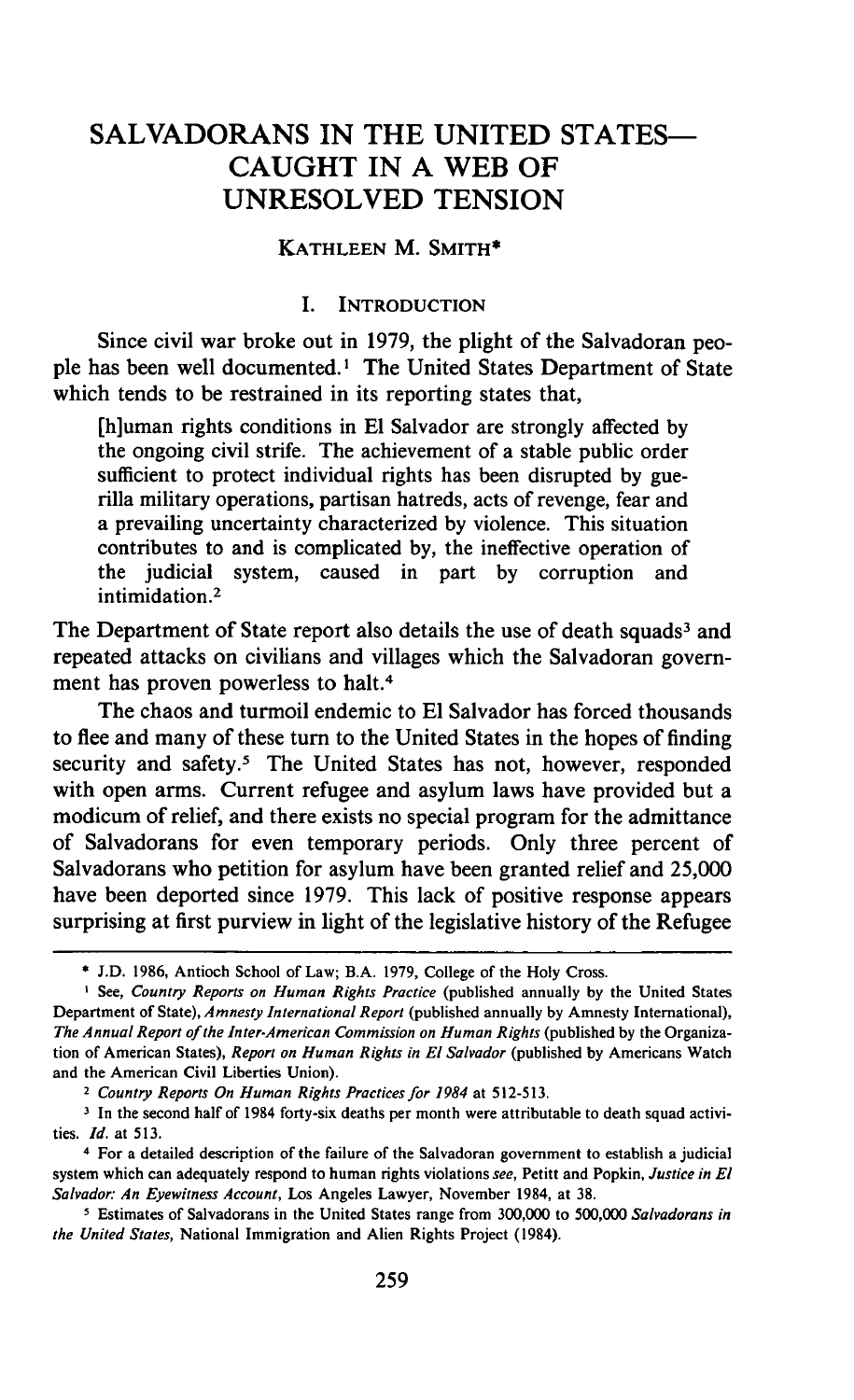Act of 1980 which reflects a commitment to providing refuge and resettlement and in light of past responses to emergency situations in other countries.

When, however, the United States' approach to immigration (especially refugee) issues and its implementation of immigration laws are examined more closely, the dirth of responses to the Salvadoran plight becomes less bewildering. The Salvadoran people, because of their numbers and their political backgrounds, are caught in the tangle of tensions which underlie the United States' attitude toward immigration and the administration of immigration laws. The Refugee Act itself and the history of immigration laws in the United States reveal a deep tension—that between the desire to serve humanitarian concerns and the needs of foreign policy and domestic concerns. The coalescing of this tension with the Salvadoran crisis has stymied any positive response and has resulted in the deportation of thousands of Salvadorans back to their war-ridden native land.<sup>6</sup> This Note will consider this tension in the context of the history of immigration laws in this century and its effects on the Salvadoran plight. In conclusion, the bills pending in the House and Senate will be examined to determine if a resolution to this tension is offered.

#### II. **BACKGROUND OF** THE **REFUGEE ACT** OF 1980

The Refugee Act of 1980 in several ways represents a dramatic departure from past immigration laws. To comprehend the significance of the intent of the Act it is useful to briefly survey past immigration law in order to consider the Refugee Act in an historical perspective. <sup>7</sup>

Until the late nineteenth century, immigration law was virtually nonexistent, resulting in an open-door policy for immigrants. Toward the end of the century, however, Congress passed restrictive legislation aimed at excluding "undesirables" such as convicts, lunatics and idiots. This was followed by laws which sought to exclude specific ethnic and racial groups. In 1889, the Chinese Exclusion Act was passed and was followed in 1908 by laws excluding the Japanese, and in 1917 by legislation which excluded most others of Asian origin.8 In 1924, the Johnson Reed Act systematized discrimination on the basis of national origin by implementing quotas with allotments varying according to the country of origin. This policy continued in the Immigration and Nationality Act of

**<sup>6</sup>***The Quality of Mercy,* AMERICA, September 21, 1985, at 126.

**<sup>7</sup>** Refugee Act of 1980, Pub. L. No. 96-212, 94 Stat. 102 (1980).

**<sup>8</sup>** In fiscal 1983, 3,175 Salvadorans were deported back to El Salvador and an additional 1,627 agreed to be deported voluntarily in the face of the possibility of a formal order of deportation. *Id.* at 4.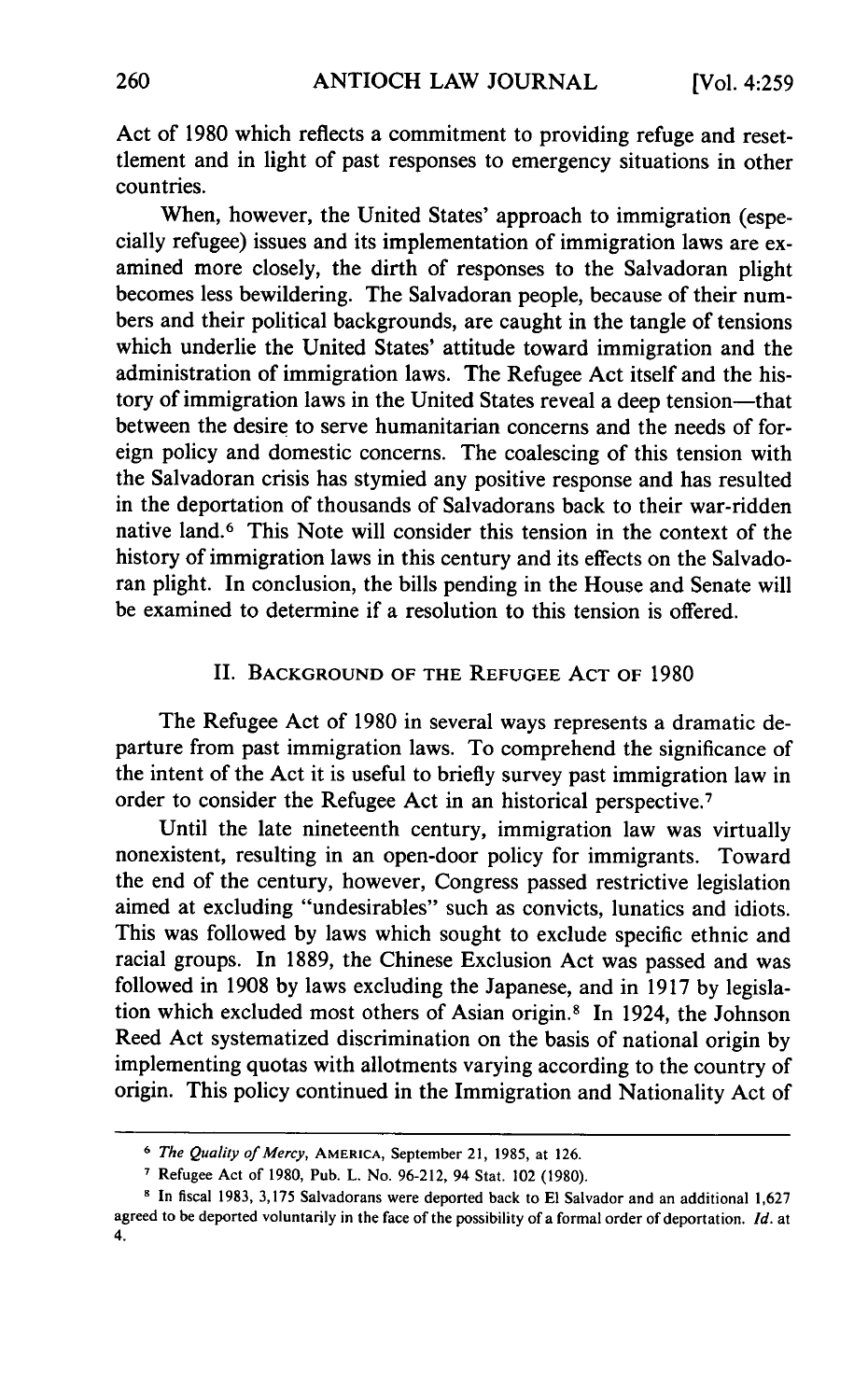1952 (INA)<sup>9</sup> which also failed to make any provision for the admittance of refugees. Intermittently during this period, legislation was passed in response to emergencies which provided for limited refugee admissions. The Displaced Persons Act of 1948 is a typical legislative response to a crisis. The Act, which was prompted by the upheaval caused by World War II, provided for the admission of only those displaced persons who could meet stringent requirements, resulting in the exclusion of the majority of Jews who had entered Germany, Austria and Italy. Subsequent amendments alleviated the restrictions somewhat, but continued to reflect a desire to ensure that few "racial outcasts" would be able to immigrate. **10** In addition to the Displaced Persons Act, this era is marked by special enactments to admit anti-communist refugees. In 1953, Congress attempted to stabilize the admission of refugees with the passage of the Refugee Relief Act. The RRA provided for the admission of victims of certain national disasters and for the admission of refugees from communist dominated countries of Europe and the Middle East. This Act was expanded in 1957 to include refugees who had been persecuted because of race, religion or politics, but once again relief was limited to those who came from communist countries or countries in the Middle East. Finally, in 1965 Congress amended the INA to establish the first permanent statutory basis for the admission refugees.<sup>11</sup> The amendments, however, in many ways continued the restrictionist theme of earlier, temporary legislation by providing for separate quotas for immigrants from the Eastern and Western Hemisphere. To meet the statutory definition of a refugee, however, an alien still had to prove that she/he had departed from a communist dominated country or from a country in the general area of the Middle East.

The 1965 amendments comprise the last significant legislation until the Refugee Act of 1980. As this brief summary indicates, the legislation enacted up to 1980 reveals a consistent concern with controlling the nationality and ideology of immigrants. Immigration legislation was viewed as a tool to enforce an agenda of political and nationalistic goals rather than a means of fulfilling the United States' humanitarian responsibility to the plight of refugees. Indeed, the legislation passed during this period shows little indication of the recognition of a general humanitarian obligation on the part of the United States to refugees.

The inadequacy of the United States' response to world-wide refugee

**<sup>9</sup>** 1 **C.** GORDON & H. **ROSENFIELD, IMMIGRATION** LAW **AND** PROCEDURE § 1.5 (1984).

**<sup>10</sup>** For a thorough study of the history leading up to the Refugee Act of 1980 and the legislative history of the Act itself see, Anker and Posner, *The Forty- Year Crisis: A Legislative History of the Refugee Act of 1980,* 19 **SAN DIEGO LAW REVIEW,** 9-89 (1981).

**<sup>1</sup>** Immi. & Nat. Act of 1952, Pub. L. No. 82-414, 66 Stat. 163, 8 U.S.C. § **1101-1157** (1952).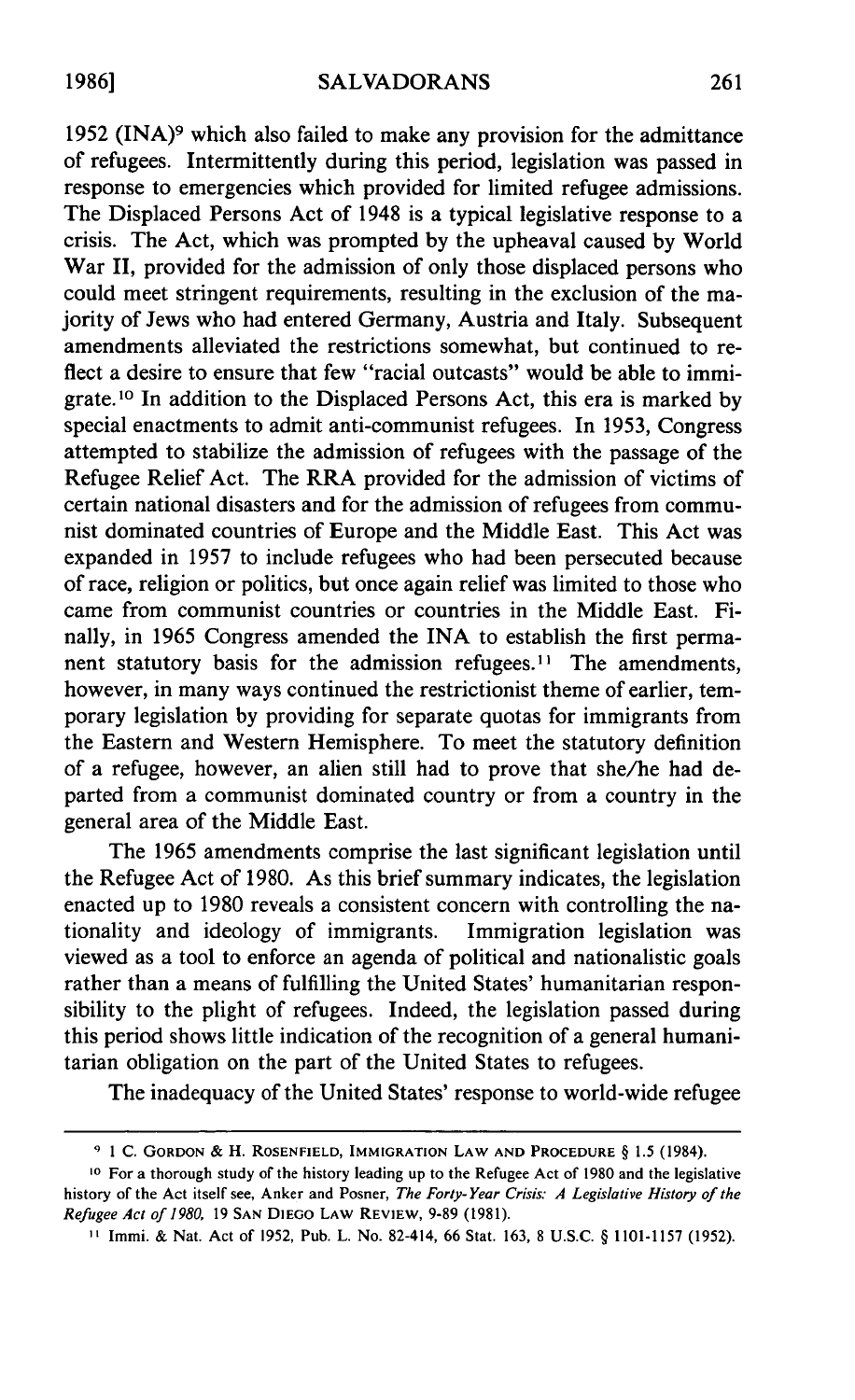crises was felt almost immediately following the passage of the 1962 amendments, and was further underscored in 1968 by the United States' ascension to the United Nations Protocol Relating to the Status of Refugees (U.N. Protocol).<sup>12</sup> The U.N. Protocol defines a refugee without reference to national or ideological criteria, 13 and requires that no signatory state shall expel a refugee to any country where the refugee's life or freedom would be threatened because of "race, religion, nationality, membership of a particular social group or political opinion." Signatories also accept an affirmative duty to facilitate the assimilation and naturalization of refugees.

The gap between the international definition of refugees status which expressed humanitarian goals and the restrictive definition embodied in United States law was further emphasized by the executive branch's repeated use of parole power to admit large numbers of refugees who were otherwise ineligible.<sup>14</sup> This parole power was enacted as part of the 1952 Act to provide a means of benefiting individual aliens in emergency situations. As a result of repeated crisis, and the lack of any efficient legislative mechanism, hundreds of thousands of refugees were paroled into the country by the executive branch.

The ideological restrictions and hemispheric quotas laid out by the INA were increasingly criticized in the face of the international community's embracement of humanitarian goals as the basis for determining refugee admissions embodied in the U.N. Protocol. The INA's policies were also criticized because so many refugees were being paroled into the country by the executive branch as a result of Congress' failure to provide an adequate response to refugee crises. Not surprisingly, the 70s was marked by repeated Congressional attempts to pass immigration reform which would do away with uncontrolled ad hoc admissions of refugees and which would establish a truly humanitarian basis for providing refugee relief. Hearings held by Congress during this period repeatedly emphasized humanitarian goals and each proposed bill came closer to adopting the U.N. Protocol definition of refugee.

Finally, after many false starts, the Refugee Act of 1980 was introduced and passed.15 The Refugee Act adopts the U.N. Protocol definition of refugee and provides for the discretionary grant of asylum to

<sup>12</sup> H.R. REP. No. 581, 81st Cong., **I** Sess. 15 (1950).

**<sup>13</sup>**The Immigration and Nationality Act Amendments of 1965. Pub. L. No. 89-234, 79 Stat. **<sup>911</sup>** (1965).

<sup>14</sup> The 1967 Protocol Relating to the States of Refugees (United Nations, 606 *Treaty Series* 267) adopted the provisions of the 1951 Convention Relating to the Status of Refugees (United Nations 189 *Treaty Series* 137).

**<sup>15</sup>"...** the term "refugee" shall apply to any person who: . . . owing to a well-founded fear of being persecuted for reasons of race, religion, nationality, membership of a particular social group or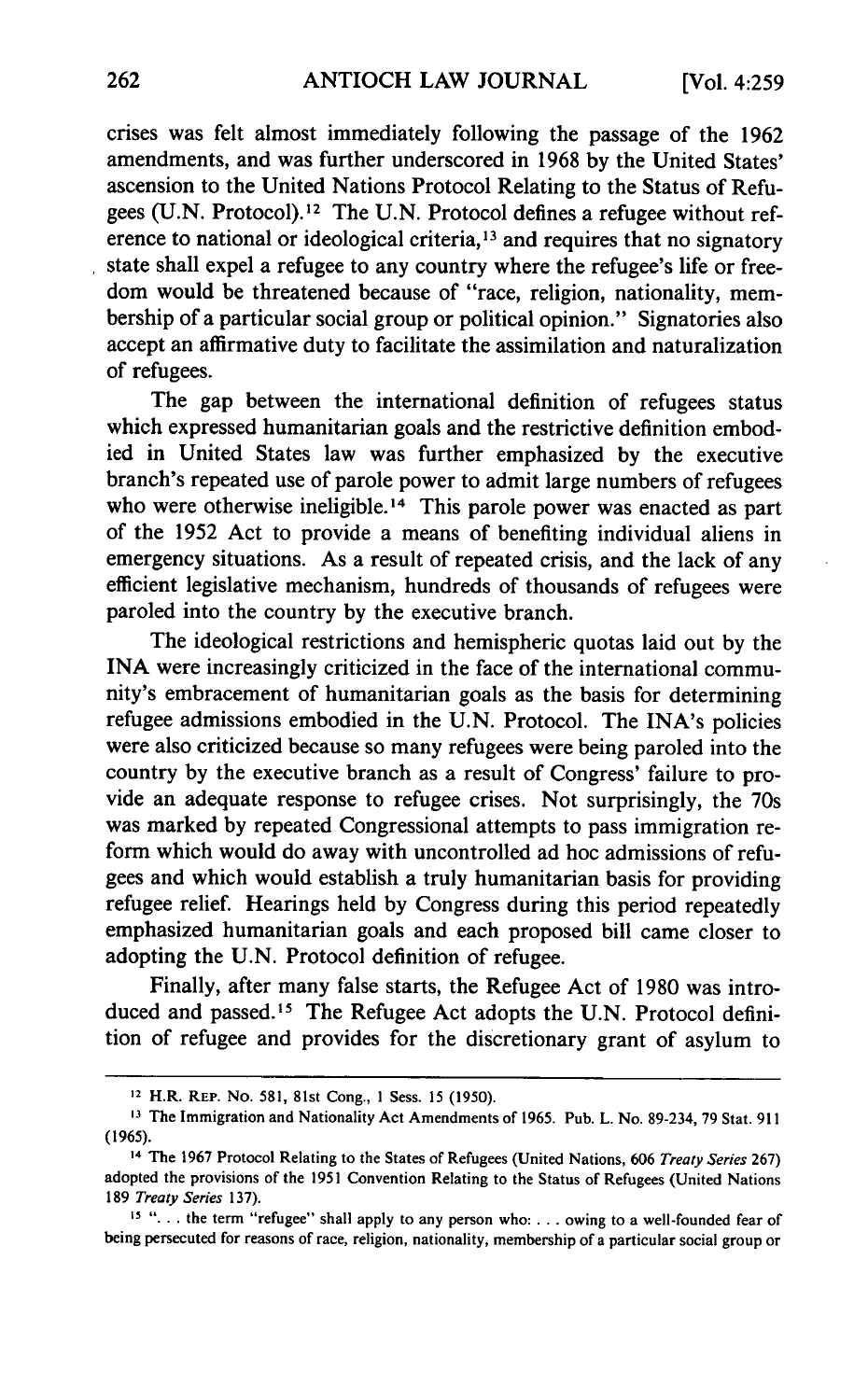those aliens who meet the definition of refugee status and are physically present in the United States.16 The Act also prohibits the deportation of any alien to a country where the Attorney General determines that "such alien's life or freedom would be threatened in such country on account of race, religion, nationality, membership in a particular social group or political opinion." $17$  Thus, the humanitarian goals of the Refugee Act of 1980 are expressed by the provision of two sources of relief for those fleeing their homeland—the discretionary grant of asylum and the mandatory withholding of deportation.

In addition to crystalizing humanitarian goals, the framers of the Refugee Act of 1980 clearly foresaw that the new law would provide for the orderly administration of these goals. The immigration bureaucracy however, has been less than successful at orderly implementing the spirit and intent of the Refugee Act of 1980. Part of the reason for this failure is found in the very structure of the immigration bureaucracy.<sup>18</sup> Unlike other administrative agencies, immigration is fragmented among six major units in four departments and the office of the President. This fragmentation is significant because it severely inhibits the immigration bureaucracy's ability to compete effectively for the federal funds needed to administer the United States' immigration laws. As a result, most departments are understaffed, record-keeping is notoriously poor, and most importantly, the immigration bureaucracy lacks the flexibility to respond to any significant increase in immigrant flow.<sup>19</sup> Applications for asylum and withholding of deportation have been backlogged almost since the implementation of the Refugee Act. In the face of a mounting workload it is inevitable that the agency's own administrative goals—processing its workload as expeditously as possible-should come to obscure the underlying humanitarian intent of the law it administers.

The procedures established for applying for relief also contribute to the divergence from the original intent of the Refugee Act of 1980. The present procedure provides that an alien who is not in deportation or exclusion proceeding may apply to a district director of the Immigration and Naturalization Service for asylum. The district director then interviews the alien applicant and thereafter forwards the application and any

political opinion is outside the country of his nationality and is unable or, owing to such fear, is unwilling to avail himself of the protection of that country." United Nations 189 Treaty Series 137.

**<sup>16</sup>** In 1976 for example, parole power was used to admit the greatest number of refugees who had ever been admitted at one time. Over 130,000 Indochinese were paroled into the United States. Senate Committee on the Judiciary, Review of U.S. Refugee Resettlement Programs and Policies, 96th Cong. 1st Sess. 10 (1979).

**<sup>17</sup>** 8 U.S.C. 1101 *et seq.,* 66 Stat. 163.

**IS** 8 U.S.C. 1101(a)(4)(2).

**<sup>19</sup>** 8 U.S.C. 1253(h).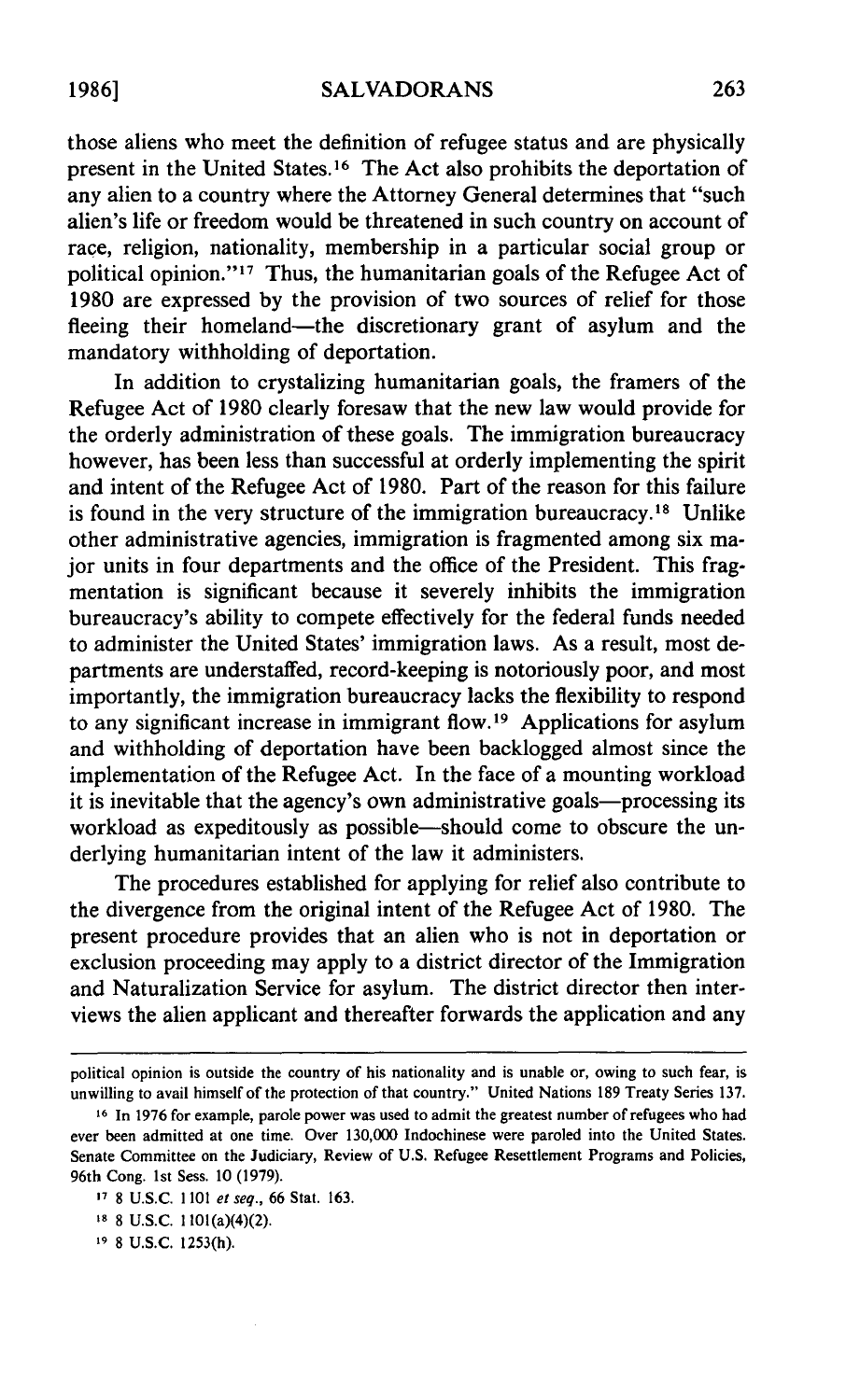supporting documentation to the Bureau of Human Rights and Humanitarian Affairs (BHRHA) at the Department of State. The BHRHA then issues an advisory opinion on the application and returns the applicant's file to the district director who makes the final decision. 20 If a request for asylum or withholding of deportation is raised before an immigration judge, he/she too is required to request an advisory opinion from the BHRHA. Once the opinion is received, the judge holds an adversary hearing to make a determination on the claim. If the application is denied, the decision may be appealed to the Bureau of Immigration Appeal. $21$ 

This bifurcated system between the Immigration and Naturalization Service and Department of State is unnecessary and is the source of much needless delay. The Department of State's advisory opinions generally consist of a pro forma recommendation of denial of relief and are recognized by district directors and immigration judges who make the actual determination whether to grant relief. Furthermore, the delay incurred while waiting for such opinions merely serves to add to the mounting backlog of applications. <sup>22</sup>

The spector of a mounting workload has also at times overtaken humanitarian concerns in the procedures followed by the INA when apprehending Salvadorans who have entered the country illegally. In one case, a District Court found that the majority of Salvadorans who were apprehended by the INS were coerced into agreeing to depart voluntarily from the country and were never informed of their right to apply for asylum or withholding of deportation.<sup>23</sup>

Thus, the implementation of the humanitarian goals of the Refugee Act of 1980 has not been possible in the face of the conflict between the intent of the Act which anticipates thoughtful adjudication of claims, and the need of INS as an administrative agency to conquer its growing workload with few increases in resources. This unresolved conflict has had an especially detrimental effect on those who seek to resettle in the United States.24 For many refugees the granting of asylum or withholding of deportation offers the only possibility for admission to the United

24 Many commentators maintain that the State Department's advisory opinion are given considerable weight by the INS. (See e.g. Kwizban, "Restricting the Asylum Process" 19 **SAN DIEGO**

<sup>20</sup> At a House Appropriation Subcommittee in 1977, Representative Joshua Eilberger, Chair of the Subcommittee on Immigration, Naturalization and International Law, testified that "the INS at the present time is totally incapable of administering the enforcing the provisions of the Immigration and Nationality Act." Hearings before the Subcommittee on State, Justice and Commerce, and the Judiciary of the House Appropriations Committee, 95 Cong. **I** Sess. part 7, at 444.

<sup>&</sup>lt;sup>21</sup> For a comprehensive study of problems of the INS in accomplishing its agency mission see, MORRIS, IMMIGRATION THE **BELEAGURED** BUREACRACY (Brookings Institution, 1985).

<sup>22 8</sup> C.F.R. 208.1.

**<sup>23</sup>** 8 C.F.R. 208.10(b).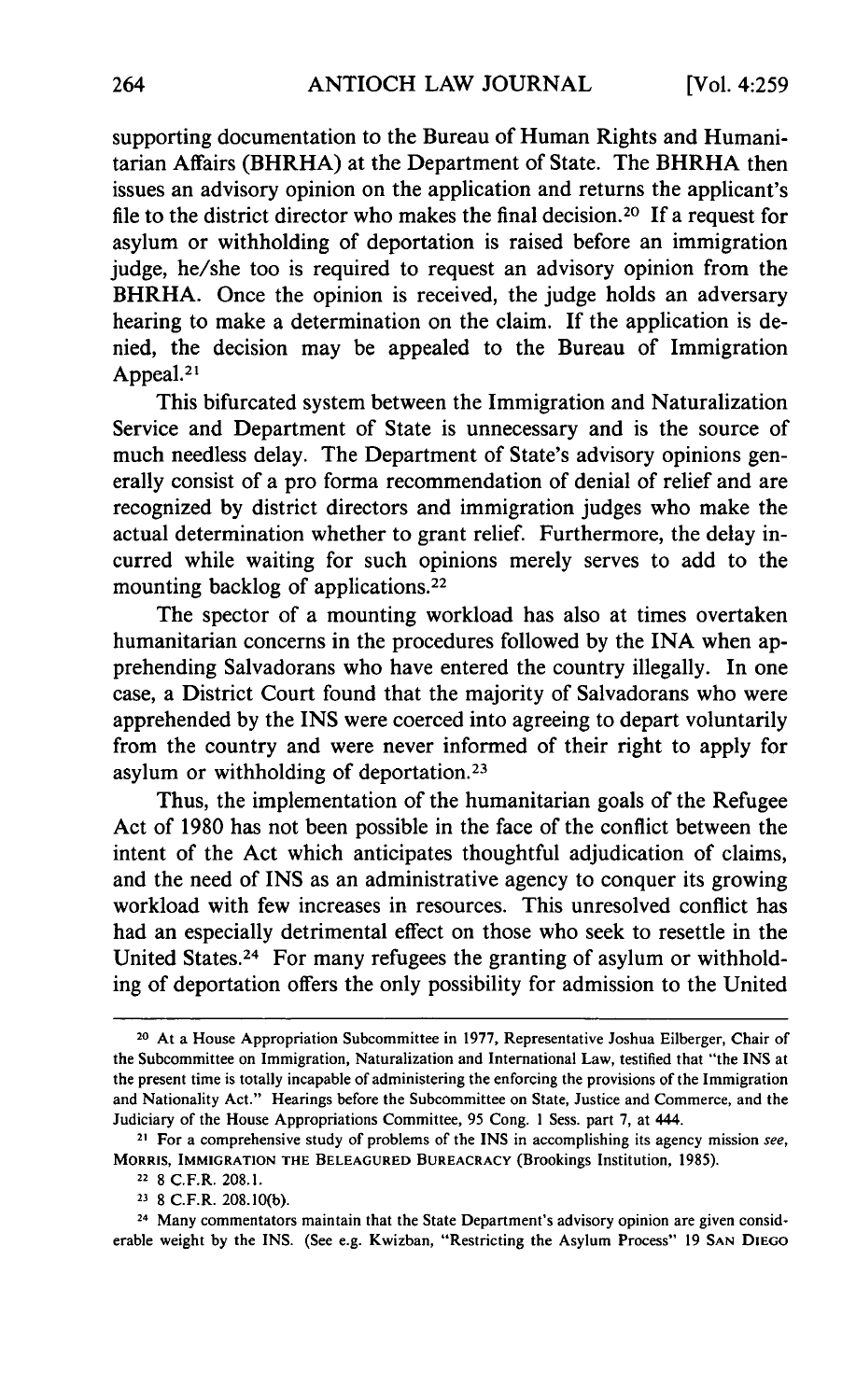States. The INA's ability to efficiently administer applications for such relief defeats the humanitarian intent of the Refugee Act which strove to affirm that the United States is a country of refugee for all deserving people

#### III. **TENSION BETWEEN** HUMANITARIAN **GOALS AND FOREIGN** POLICY **CONCERNS**

Although the administration of the Refugee Act **by** INS has had a detrimental effect on all those seeking relief, the Salvadorans in particular are victims of a far more fundamental struggle which characterizes the United States' mixed goals in dealing with refugees. The tension between humanitarian goals and foreign policy concerns which is evident in the United States' current immigration laws and reform proposals has evolved from the tension evident in earlier struggles to enact immigration legislation—that between domestic concerns and foreign policy concerns. The history of immigration policy is marked **by** the legislative branch's advancement of domestic concerns in the face of the executive branch's struggle to further foreign policy aims. As early as the late nineteenth century these opposing forces came to blows. In 1868, for example, the executive branch seeking to improve relations with China, signed the Burlingame Treaty which provided that nationals of both countries would be allowed to freely travel and immigrate without restriction. Congressmen from Western States, seeking to please their constituents who feared the influx of Chinese workers, had a different agenda, however. Shortly after the signing of the Treaty, Congress passed legislation to specifically exclude Chinese immigration.

The struggle between foreign policy and allegedly domestic concerns continued throughout this century as the executive branch continually advocated the abolition of quotas in an effort to advance specific foreign policy goals and to improve this country's image in the international community. Congress, for the better part of the century, continued to strive to preserve the jobs of Americans and to maintain the status quo of the nation's ethnic mix and accordingly passed legislation with the intent of furthering these domestic goals. Gradually, however, as the United States increasingly assumed the position as the major world power and with repeated pressure from the executive branch, Congress came to accept that the nation's immigration policy must accord with the nation's foreign policy interests. The abandonment of national origin quotas in the 1965 amendments to the INA signaled Congress' recognition of its

LAW **JOURNAL** 91 (1981)); at present, however, the advisory opinions consist of little more than a form letter to which the alien's name and country of origin is added.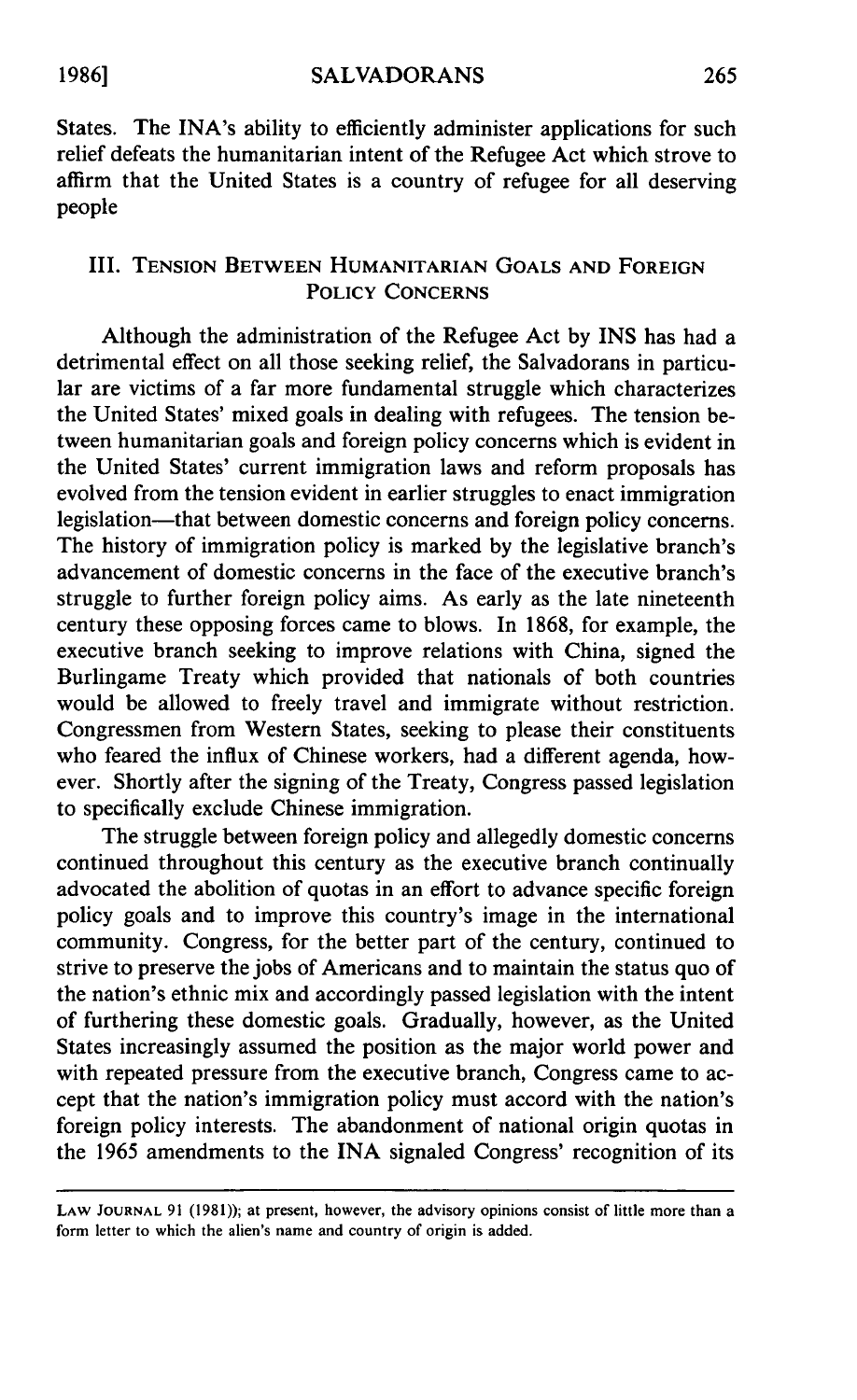responsibility to consider foreign policy goals when implementing immigration legislation. <sup>25</sup>

Although the executive's motive for interest in immigration issue has been consistently based on its desire to further foreign policy goals, pressure from the executive on the legislative has, in the past, acted as a force for making immigration laws more humanitarian. Foreign policy goals have generally been consistent with less restrictive, hence more humanitarian, laws.

Congress' efforts in the 70s to revise immigration laws which culminated in the passage of the Refugee Act of 1980 marked a new phase in the legislative branch's approach to immigration. For the first time Congress recognized that the United States' immigration policy should be based, at least in part, on humanitarian consideration rather than exclusively domestic or foreign goals. To a large degree the executive branch shared these goals, and the cooperation between the two branches greatly facilitated the passage of the Refugee Act.

The hearings on immigration reform in the 70s indicate, however, that a new tension was emerging between foreign policy and humanitarian goals. The implementation of foreign policy goals through immigration legislation no longer encompassed less restrictive immigration laws. The State Department, in hearings on the Refugee Act, expressed' reluctance to endorse a nondiscriminatory definition of refugee which might imply that a "friendly country persecuted some of its inhabitants."<sup>26</sup> The State Department warned that so labeling an ally presented a matter of "considerable sensitivity. '27 For the most part, however, the executive branch saw the provision of the Refuge Act as consistent with the nation's foreign policy goals. Another witness for the State Department testified that,

It is decidedly in our foreign policy interests to project in countries around the world the image of the U.S. humanitarian assistance for refugees. Such humanitarian assistance is a flowing example of the purposes and processes of the free democracy which we are, and of the free society which make such assistance possible.<sup>28</sup>

**<sup>25</sup>** 8 U.S.C. 1157. For a comprehensive study of refugee admissions since the enactment of the Refugee Act *see, Of Special Humanitarian Concern: U.S. Refugee* Admissions Since Passage of the *Refugee Act* (Refugee Policy Group, 1985).

**<sup>26</sup>** *OrantesHernandez v. Smith,* 541 F. Supp. 351 C.D. Cal. (1982). The Supreme Court has held that once an alien enters this country she/he is entitled to the due process guarantees of the Constitution. See, United States ex. rel. Vajtauer v. Commissioner, 273 U.S. 103, 106 (1927), Bridges v. *Wixon,* 316 U.S. 135, 153-154 (1945); Wong Yang Sung v. *McGrath,* 337 U.S. 33, 49-50 (1950).

**<sup>27</sup>**See, Anker and Posner, The Forty Year Crisis: A Legislative History of the Refugee Act of *1980* 19 **SAN** DIEGO LAW REVIEW 19, 12-30 (1981).

**<sup>28</sup>** Proposed Amendments to the Immigration and Nationality Act: Hearings on H.R. 9112,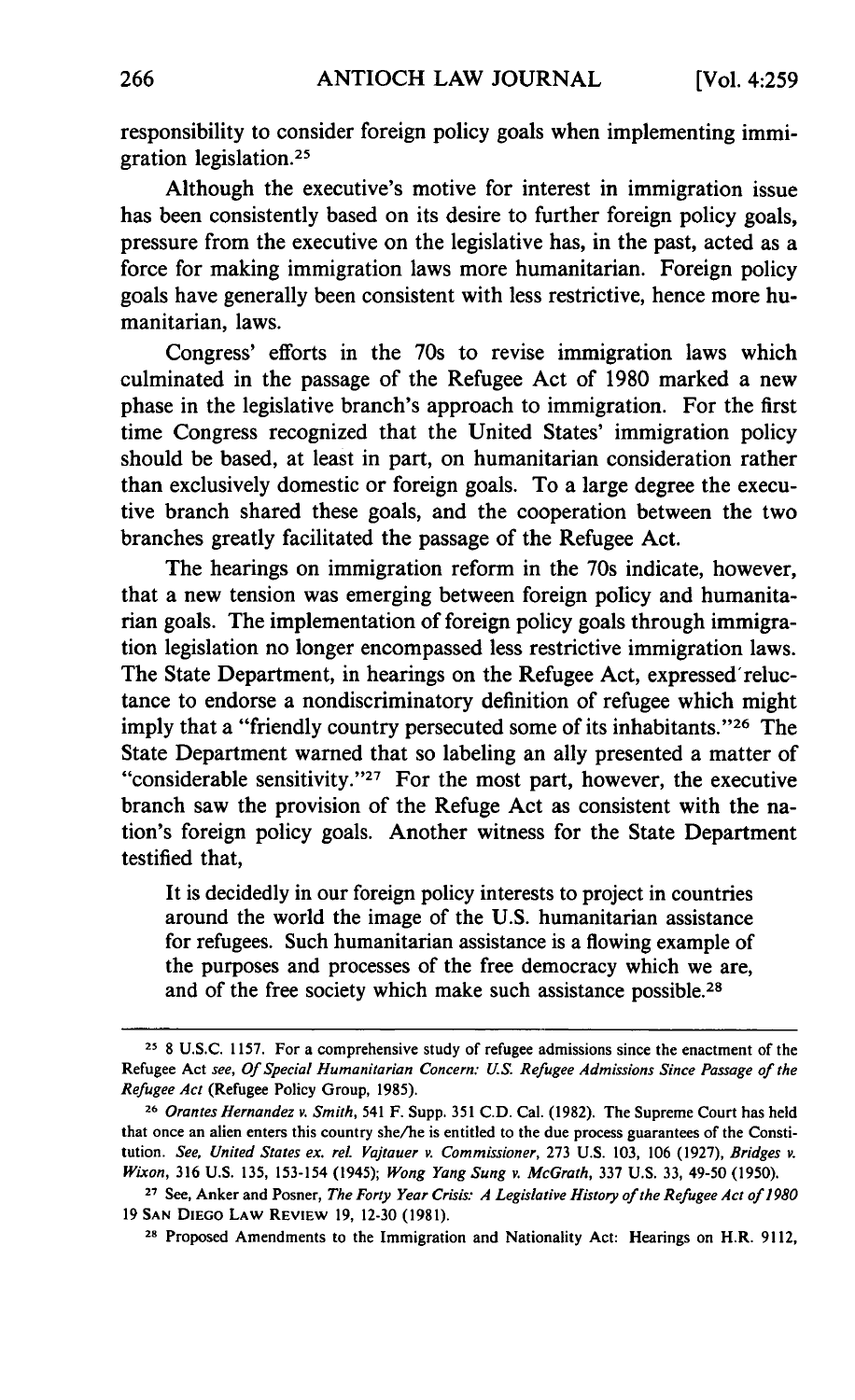Since the Refugee Act's passage, however, it has become increasingly clear that the spirit of humanitarian reform embodied in the Act is opposed to the nation's foreign policy concerns as articulated by the executive branch. The Act rests on the fundamental premise that all those who possess a well-founded fear of persecution should be admitted nondiscriminatorily without reference to the refugee's ideology or the ideology of the country which the refugee is fleeing. The Reagan administration refuses to accept this premise and instead seeks to supplant the goal of providing refuge to all who are deserving with another goal—that of encouraging democracy in Latin America<sup>29</sup> in part by ignoring the abuses of friendly countries like **El** Salvador. That these two goals may be reconciled is a futile consideration as long as the executive insists that they cannot. The Reagan administration's support of the Salvadoran government has caused it to close its eyes to the fact that natives of a friendly country are indeed being persecuted. The posture is especially incongrous in light of the Department of State's documentation of the turmoil pervasive in **El** Salvador. <sup>30</sup>

The priorities of the executive branch do not, however, adequately explain the legislative branch's failure to respond to the Salvadoran crisis. Indeed, the history of immigration law indicates that the goals of the legislative branch have generally won out over those of the executive branch. The solution to the riddle of the legislative branch's inaction is to be found in the executive branch's characterization of the Salvadoran crisis. Salvadoran refugees are not labeled as refugees from a friendly country who must be denied relief to further foreign policy goals. Instead, Salvadorans are characterized as threats to the jobs of American workers and drains on social service.<sup>31</sup> The effect of this characterization

**<sup>29</sup>***See,* "The Need for Continuity in U.S. Latin American Policy; Motley, Department of State Bulletin, April 1985, 67-73. The article is based on a statement by the author (who is Assistant Secretary for Inter-American Affairs) before the House Foreign Affairs Committee on January **29,** 1985. The author summarizes the U.S. foreign policy toward Latin American and states, **...** Americans expect something fundamental of these government; that we stand firmly with our friend **...** as recently as a year ago, many in the United States, in Western Europe and even in Latin American believed **El** Salvador was caught in an endless war between guerilla of the left and death squads of the right.... It would be naive to claim that all is now reformed, centrist and peaceful in **El** Salvador. But the progress is dramatic and undeniable. And **U.S.** firmness on principles and in behalf of our Salvadoran friends to have had a lot to do with it."

**<sup>30</sup>**Hearings on H.R. 3056 Before the Subcomm. on Immigration, Citizenship and Int'l Law of the House Comm. on the Judiciary, 95 Cong., **1st** Sess. p. 16 **(1977).**

**31** This characterization of refugees as "economic" implies that the Refugee Act was not in any way intended to benefit those who are motivated in any way by the lure of financial betterment. Although the legislative history of the Refugee reveals that it was not intended to benefit purely

H.R. 15092 and H.R. 173370 Before Subcomm. No. **I** of the House Comm. on the Judiciary, 91st Cong. Sess. 40 **(1980).**

*See, also* Anker and Posner, *The Forty Year Crisis: A Legislative History of the Refugee Act of 1980,"* 19 **SAN** DIEGO LAW REVIEW **19,** 22-24 (1981).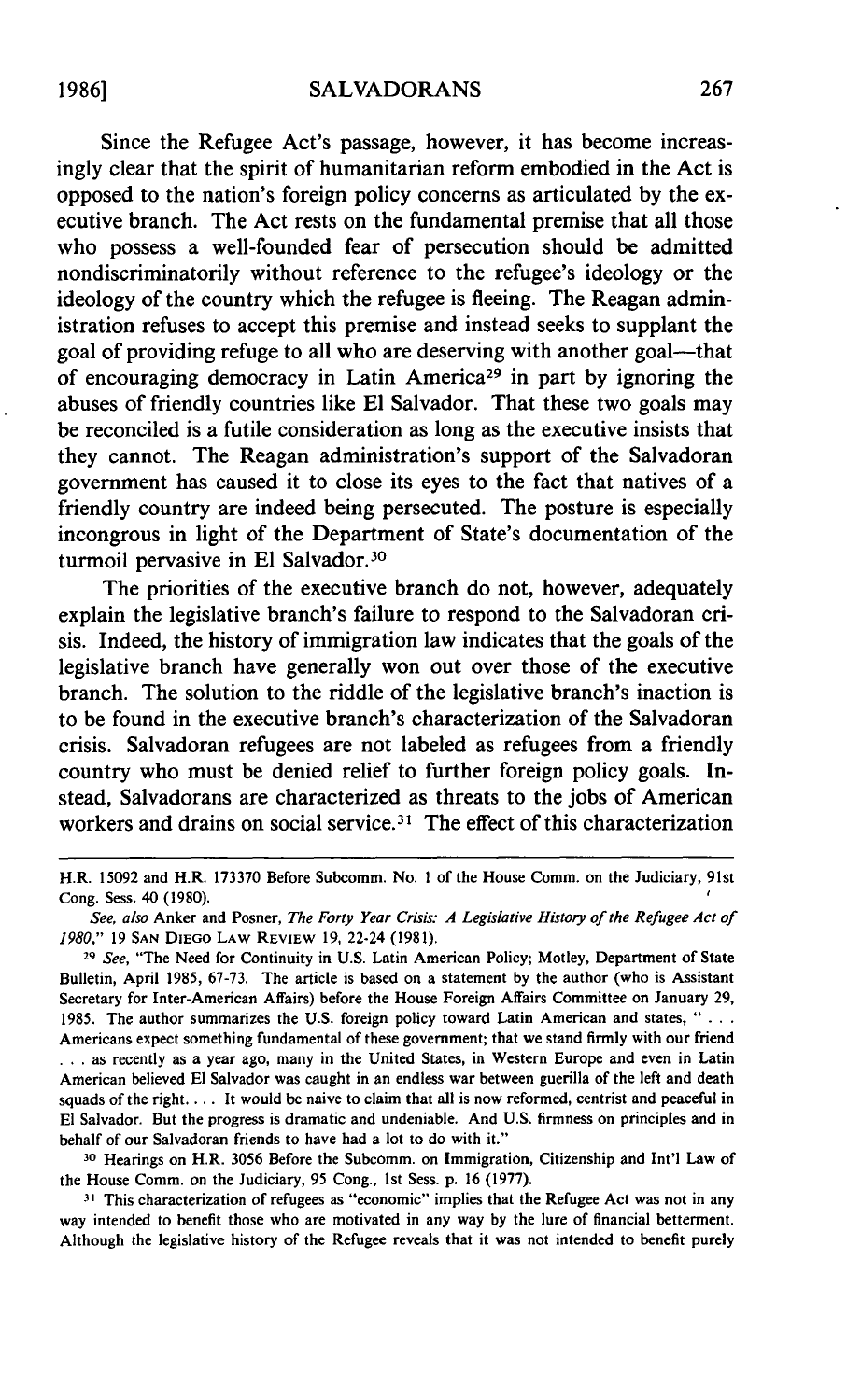is twofold. First, the way to respond to a threat is to defend the rights of those threatened. Hardworking Americans owe nothing to those who seek to immigrate to take away jobs. The acceptance of the characterization of Salvadorans as economic refugees thus provides an easy scapegoat for many ills in society and masks the true conflict between foreign policy and humanitarian goals. The second result of characterizing Salvadorans as economic refugees is the interjection of domestic concerns into the debate. In this context, the need the Salvadoran people is ignored and is replaced by an emphasis on Americans and the perceived detrimental effect of the influx of Salvadorans on domestic concerns.<sup>32</sup> Since the general public accepts this characterization as valid, the legislative branch is forced to respond to the concerns of its constituenties and is thrown back to its former role of seeking to advance domestic concerns through immigration legislation. In contrast to past perceptions, however, domestic concerns and foreign policy goals are seen as fully compatible. In this case, the politically desirable response is inaction. Thus, the humanitarian goals evidenced by the passage of the Refugee Act have become obscured by the administration's foreign policy concerns and the framing of those concerns in the context of domestic needs. <sup>33</sup>

#### IV. PROPOSED LEGISLATION

Since the passage of the Refugee Act of 1980, various forces in Congress have sought to enact further reform. 34 The Simpson-Mazolli bill, for example, came close to passage in 1984 but died when a joint House and Senate committee failed to resolve their differences. The present Congress is also trying to enact reform. In September **198535** and April 1986, the House Judiciary Subcommittee on Immigration, Refugee and International Law prepared similar legislation for mark-up. 36 The major goal of both bills is the control of illegal immigration through penal sanc-

economic refugees, State Department witness expressed concern about the mixed motives of most refugees and advised the legislative not to specifically include those who were motivated in part by economic consideration. See, Anker and Posner, A **LEGISLATIVE** HISTORY OF THE **REFUGEE ACT** OF 1980," 19 **SAN** DIEGO LAW REVIEW 19, 38-40 (1981).

**<sup>32</sup>** The validity of the assumption that immigrants have a detrimental effect on the economy and other domestic concerns is far from certain. One study suggests that contentions concerning the detrimental effect of the welfare immigrants serve to mask natavistic prejudices. See, Bean and Sullivan, Confronting the Problem **SOCIETY,** May/June 1985, at 67-73.

**<sup>33</sup>** The American Civil Liberties Union persuasively contends that the grant of special relief for Salvadorans in the form of the grant of extended voluntary departure does not conflict with the nation's foreign policy goal of maintaining close ties with El Salvador. *See, Salvadoran in the United States,* National Immigration and Alien Rights Project (1984) at 58-62.

**<sup>34</sup>** For a study of the possible effects of various proposed reforms *see,* Porter and Kincaid, *Alternate Outcomes of Reform* **SOCIETY,** May/June 1985, at 73-76.

**<sup>-5</sup>** S. 1200.

**<sup>36</sup>** H.R. 3810.